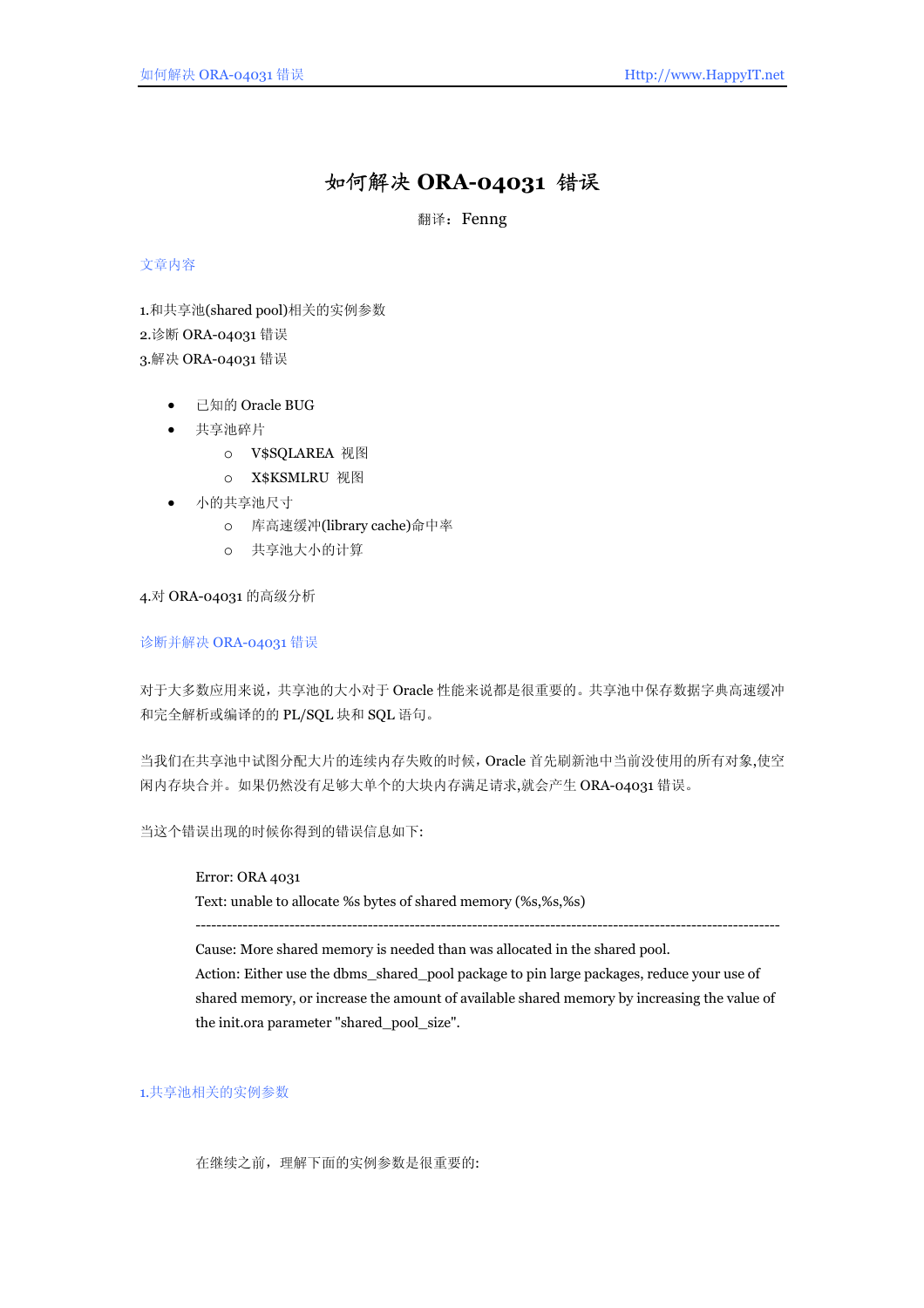- SHARED POOL SIZE 这个参数指定了共享池的大小,单位是字节。可以接受数字值或者数 字后面跟上后缀"K" 或 "M" 。"K"代表千字节, "M"代表兆字节。
- SHARED POOL RESERVED SIZE 指定了为共享池内存保留的用于大的连续请求的共享池 空间。当共享池碎片强制使 Oracle 查找并释放大块未使用的池来满足当前的请求的时候,这个参 数和 SHARED\_POOL\_RESERVED\_MIN\_ALLOC 参数一起可以用来避免性能下降。

这个参数理想的值应该大到足以满足任何对保留列表中内存的请求扫描而无需从共享池中刷新对 象。既然操作系统内存可以限制共享池的大小,一般来说,你应该设定这个参数为 SHARED POOL SIZE 参数的 10% 大小。

SHARED\_POOL\_RESERVED\_MIN\_ALLOC –这个参数的值控制保留内存的分配。如果一个足 够尺寸的大块内存在共享池空闲列表中没能找到,内存就从保留列表中分配一块比这个值大的空 间。默认的值对于大多数系统来说都足够了。如果你加大这个值,那么 Oracle 服务器将允许从这 个保留列表中更少的分配并且将从共享池列表中请求更多的内存。这个参数在 Oracle 8i 是隐藏 的。

#### 2.诊断 ORA-04031 错误

ORA-04031 错误通常是因为库高速缓冲中或共享池保留空间中的碎片。 在加大共享池大小的时 候考虑调整应用使用共享的 SQL 并且调整如下的参数:

SHARED\_POOL\_SIZE, SHARED\_POOL\_RESERVED\_SIZE, SHARED\_POOL\_RESERVED\_MIN\_ALLOC.

首先判定是否 ORA-04031 错误是由共享池保留空间中的库高速缓冲的碎片产生的。提交下的查 询:

SELECT free\_space, avg\_free\_size,used\_space, avg\_used\_size,request\_failures, last\_failure\_size FROM v\$shared\_pool\_reserved;

如果:

REQUEST\_FAILURES > 0 并且 LAST\_FAILURE\_SIZE > SHARED\_POOL\_RESERVED\_MIN\_ALLOC 那么 ORA-04031 错误就是因为共享池保留空间缺少连续空间所致。

要解决这个问题,可以考虑加大 SHARED\_POOL\_RESERVED\_MIN\_ALLOC 来降低缓冲进共 享池保留空间的对象数目,并增大 SHARED POOL RESERVED SIZE 和 SHARED POOL SIZE 来加大共享池保留空间的可用内存。

如果: REQUEST\_FAILURES > 0 并且 LAST\_FAILURE\_SIZE < SHARED\_POOL\_RESERVED\_MIN\_ALLOC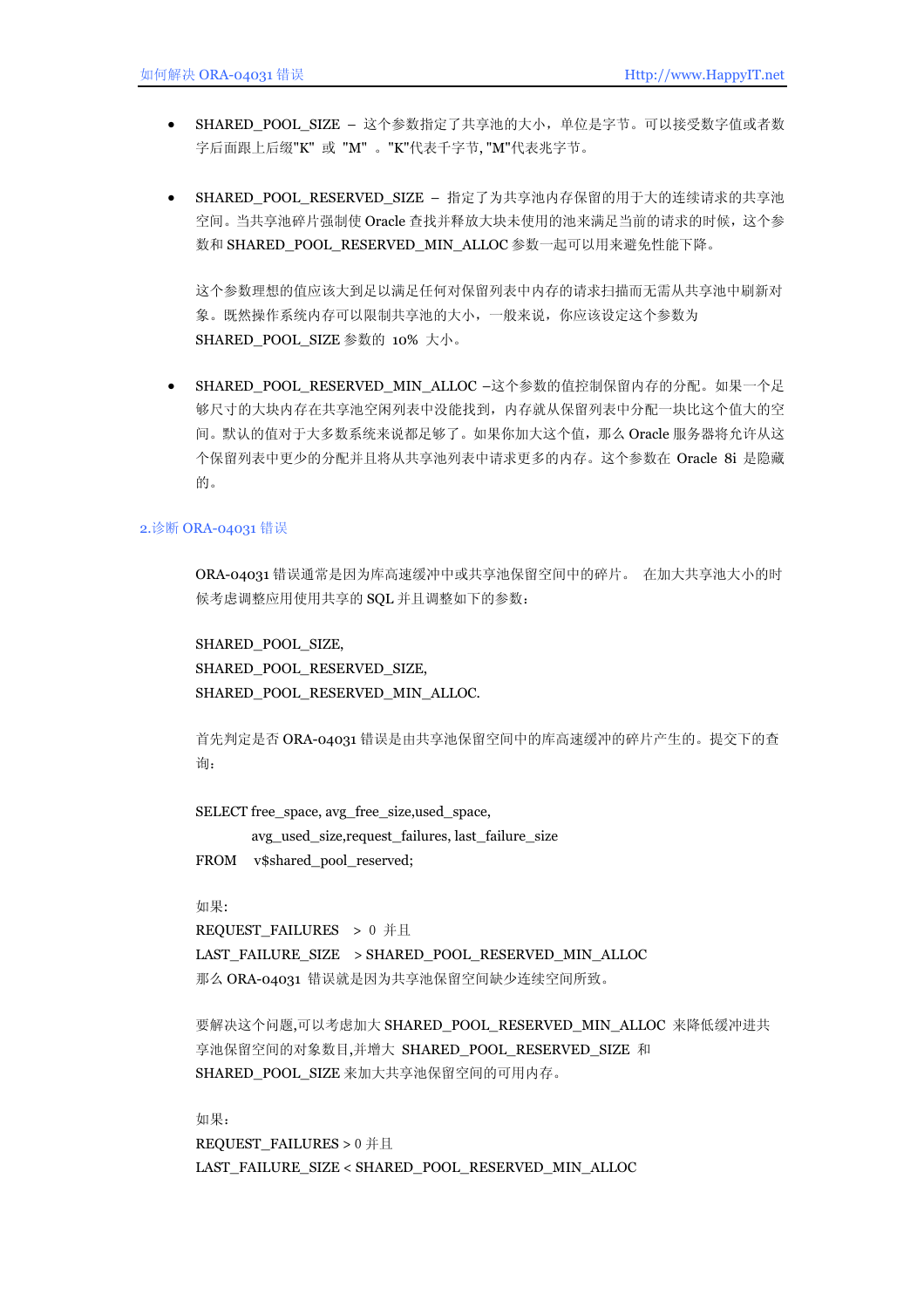或者

REQUEST\_FAILURES 等于 0 并且 LAST\_FAILURE\_SIZE < SHARED\_POOL\_RESERVED\_MIN\_ALLOC 那么是因为在库高速缓冲缺少连续空间导致 ORA-04031 错误。

第一步应该考虑降低 SHARED\_POOL\_RESERVED\_MIN\_ALLOC 以放入更多的对象到共享池 保留空间中并且加大 SHARED\_POOL\_SIZE。

# 3.解决 ORA-04031 错误

• ORACLE BUG

要解决这个错误,进行的诊断的第一步是在你的平台上使用最新的补丁集。大多数的 ORA-04031 错误都和 BUG 相关,可以通过使用这些补丁来避免。下面表中总结和和这个错误相关的最常见 的 BUG, 可能的环境和修补这个问题的补丁。

| <b>BUG</b>                  | 描述                                                                                                                                | Workaround                      | Fixed                 |
|-----------------------------|-----------------------------------------------------------------------------------------------------------------------------------|---------------------------------|-----------------------|
| $\langle$ Bug:1397603>      | ORA-4031 / SGA memory leak of<br>PERMANENT memory occurs for<br>buffer handles.                                                   | $db_{n}$ handles cached = $o$   | 8172,<br>901          |
| $\langle$ Bug:1640583>      | ORA-4031 due to leak / cache buffer<br>chain contention from AND-EQUAL<br>access                                                  | Not available                   | 8171,<br>901          |
| <bug:1318267></bug:1318267> | <b>INSERT AS SELECT statements may</b><br>not be shared when they should be<br>TIMED_STATISTICS. It can lead<br>if<br>to ORA-4031 | SQLEXEC PROGRESSION<br>$COST=0$ | 8171,<br>8200         |
| <bug:1193003></bug:1193003> | Cursors may not be shared in 8.1<br>when they should be                                                                           | Not available                   | 8162,<br>8170,<br>901 |

共享池结构中的一些 BUG 会引起这个错误,不过通常大量的共享的 SQL/PLSQL 语句也会引起 这个错误。一旦打过了最新的补丁,在遇到这个问题的时候我们强烈推荐调整数据库和应用。

要得到已知的 BUG 的完整信息,可以参考:<Note:62143.1>: Main issues affecting the Shared Pool on Oracle 7 , Oracle8 and Oracle8i。

• 共享池碎片

每一次,需要被执行的 SQL 或者 PL/SQL 语句的解析形式载入共享池中都需要一块特定的连续 的空间。数据库要扫描的第一个资源就是共享池中的空闲可用内存。一旦空闲内存耗尽,数据库 要查找一块已经分配但还没使用的内存准备重用。如果这样的确切尺寸的大块内存不可用,就继 续按照如下标准寻找: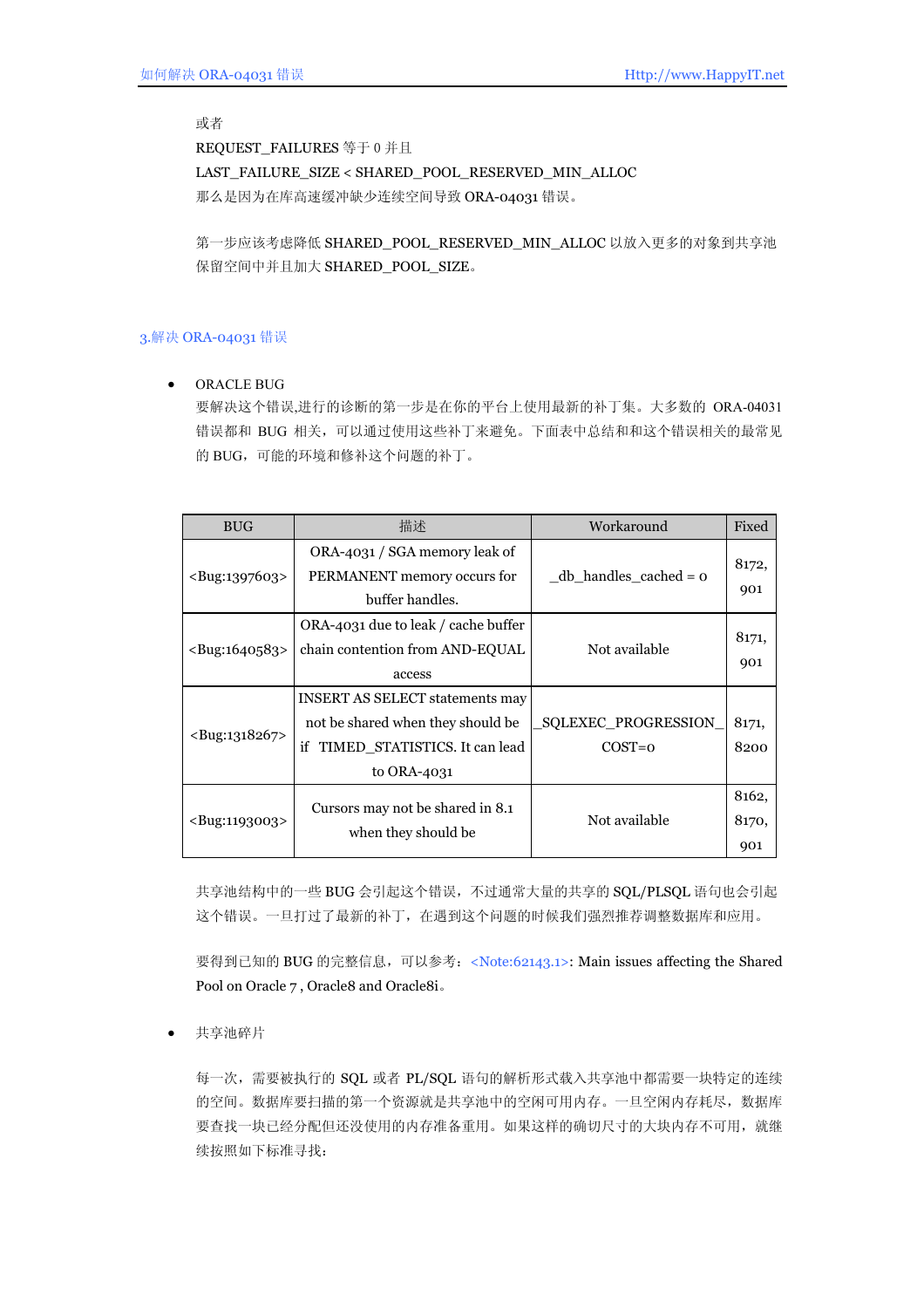◇ 大块(chunk)大小比请求的大小大

- ◇ 空间是连续的
- ◇ 大块内存是可用的(而不是正在使用的)

这样大块的内存被分开,剩余的添加到相应的空闲空间列表中。当数据库以这种方式操作一段时 间之后,共享池结构就会出现碎片。

当共享池存在碎片的问题,分配一片空闲的空间就会花费更多的时间,数据库性能也会下降(整个操 作的过程中, "chunk allocation"被一个叫做"shared pool latch" 的闩所控制) 或者是出现 ORA-04031 错误 errors (在数据库不能找到一个连续的空闲内存块的时候)。

---------------------------------------------------------------------------------------------------------------- 参考 <Note:61623.1>: 可以得到关于共享池碎片的详细讨论。

----------------------------------------------------------------------------------------------------------------

如果 SHARED\_POOL\_SIZE 足够大,大多数的 ORA-04031 错误都是由共享池中的动态 SOL 碎片导致的。可能的原因如下:

◇非共享的 SQL ◇生成不必要的解析调用 (软解析) ◇没有使用绑定变量

要减少碎片的产生你需要确定是前面描叙的几种可能的因素。可以采取如下的一些方法,当然不 只局限于这几种: 应用调整,数据库调整或者实例参数调整。

---------------------------------------------------------------------------------------------------------------- 请参考 <Note:62143.1>,描述了所有的这些细节内容。这个注释还包括了共享池如何工作的细 节。

----------------------------------------------------------------------------------------------------------------

下面的视图有助于你标明共享池中非共享的 SQL/PLSQL:

#### • **V\$SQLAREA** 视图

这个视图保存了在数据库中执行的 SQL 语句和 PL/SQL 块的信息。下面的 SQL 语句可以 显示给你带有 literal 的语句或者是带有绑定变量的语句:

```
SELECT substr(sql_text,1,40) "SQL", count(*) , sum(executions) "TotExecs" 
FROM v$sqlarea 
WHERE executions < 5 
     GROUP BY substr(sql_text,1,40) 
    HAVING count(*) > 30
     ORDER BY 2;
```
注意: 语句 Having 中的 "30"数值可以根据需要调整以得到更为详细的信息。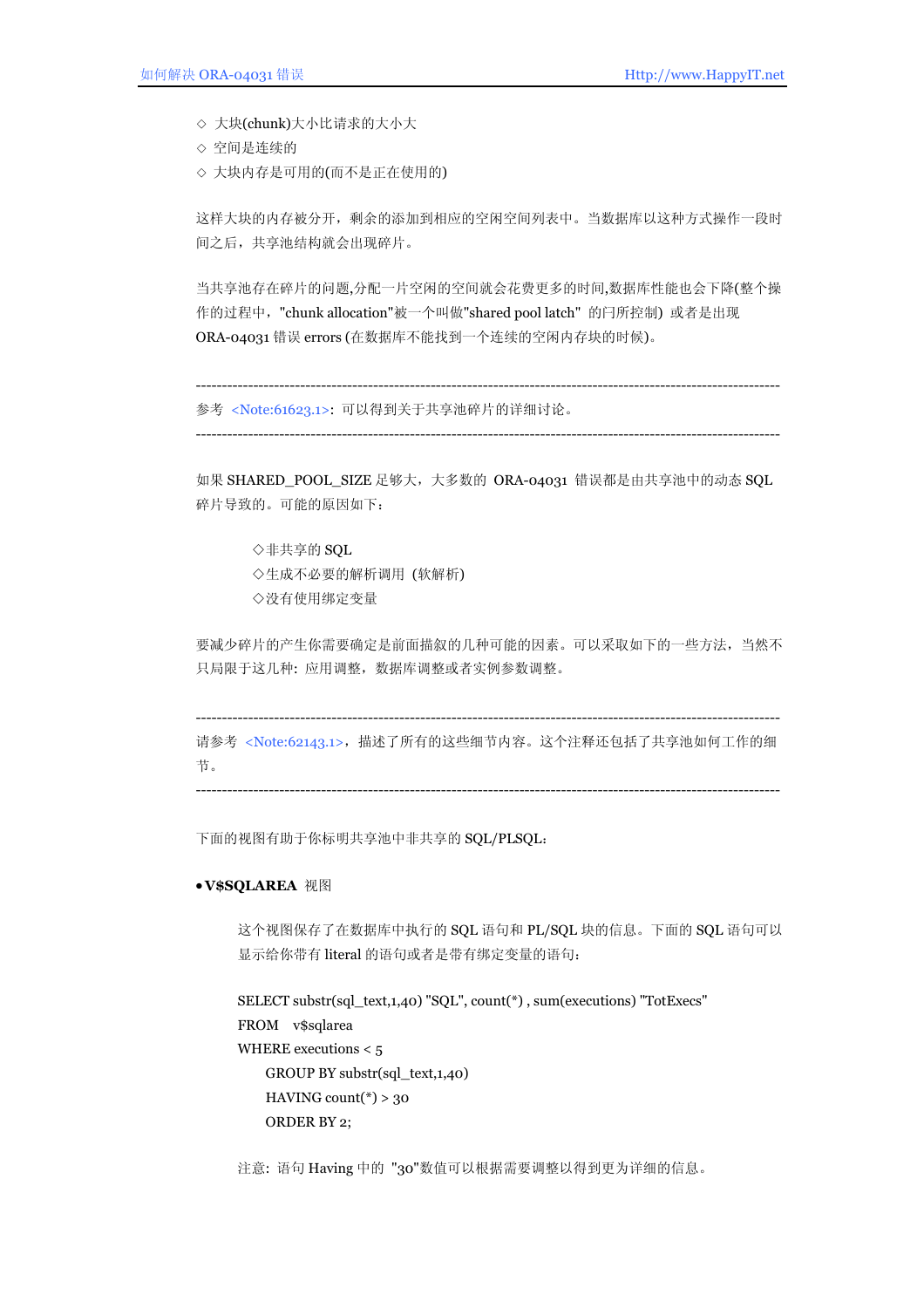#### • **X\$KSMLRU** 视图

有一个固定表 x\$ksmlru 跟踪共享池中导致其它对象换出(age out)的应用。这个固定表可 以用来标记是什么导致了大的应用。

如果很多对象在共享池中都被阶段性的刷新可能导致响应时间问题并且有可能在对象重载 入共享池中的时候导致库高速缓冲闩竞争问题。

关于这个 x\$ksmlru 表的一个不寻常的地方就是如果有人从表中选取内容这个表的内容就 会被擦除。这样这个固定表只存储曾经发生的最大的分配。这个值在选择后被重新设定这 样接下来的大的分配可以被标记,即使它们不如先前的分配过的大。因为这样的重置,在 查询提交后的结果不可以再次得到,从表中的输出的结果应该小心的保存。

监视这个固定表运行如下操作:

#### SELECT \* FROM X\$KSMLRU WHERE ksmlrsiz > 0;

在 Oracle8i 中这个表不能被 SYS 用户之外的用户所选取。

## • 小的共享池尺寸

最后,一个小的共享池可以导致 ORA-04031 错误, 不过在碎片真正的是个问题的时候增大 共享池的大小的时候要小心。在错误发现的时候通常有延迟现象,不过当在大的共享池的 碎片中找到一片空闲的内存会加大对性能的影响。

下面的信息将有助于你调整共享池的大小:

## 库高速缓冲命中率

命中率有助于你衡量共享池的使用,基于多少次 SQL/PLSQL 需要被解析而不是 重用。下面的 SQL 语句有助于你计算库高速缓冲的命中率:

SELECT SUM(PINS) "EXECUTIONS", SUM(RELOADS) "CACHE MISSES WHILE EXECUTING" FROM V\$LIBRARYCACHE;

如果 misses 比上 executions 大于 1%, 那就应该尝试着通过加大共享池来减少库高速缓冲 的丢失。

## **Shared Pool Size Calculation**

要计算最适合当前工作负荷的共享池大小,参考:

<Note:1012046.6>: HOW TO CALCULATE YOUR SHARED POOL SIZE.